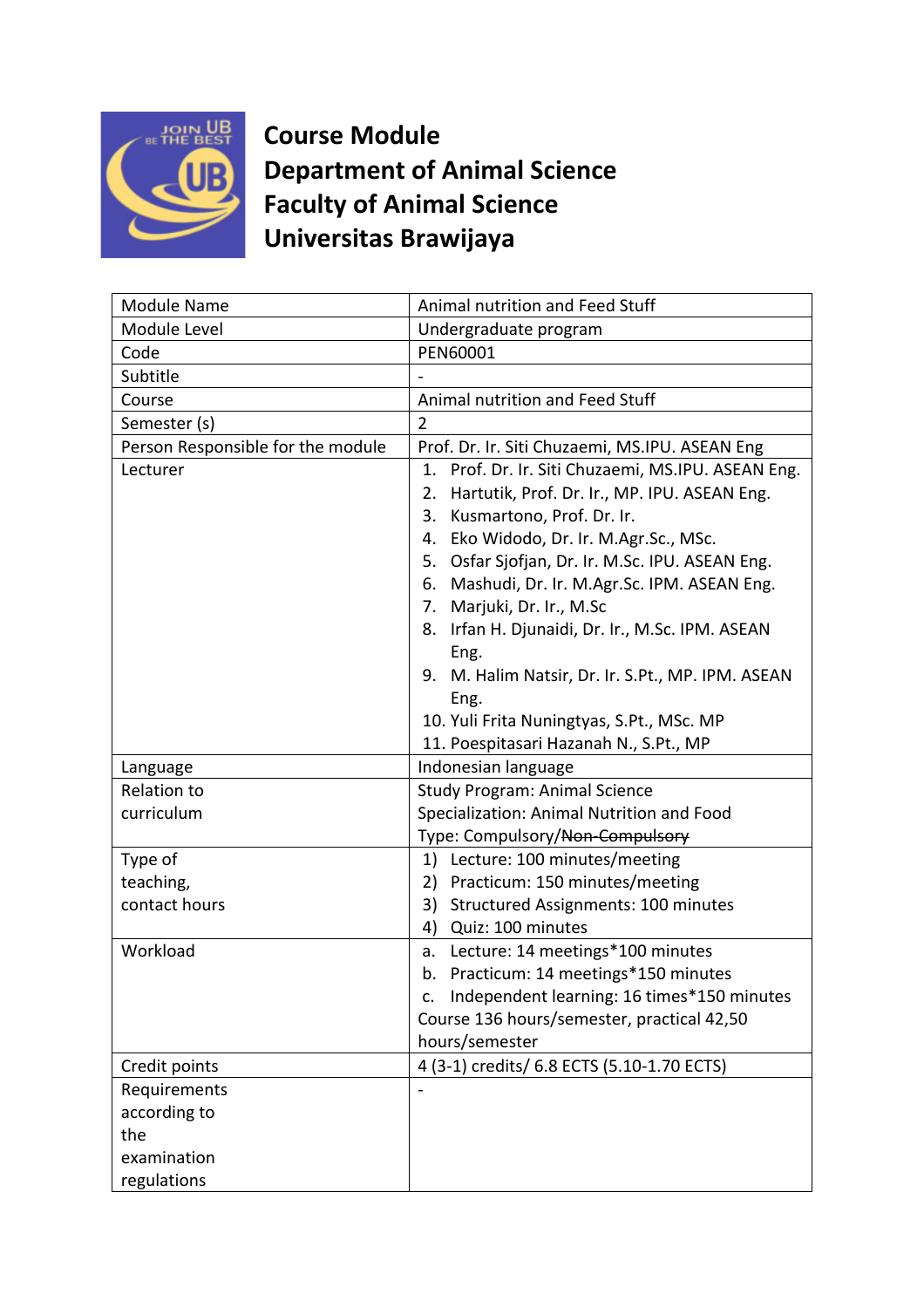| Recommended                                               |                                                                                                                                                                                                                                                                                                                                                                                                                                                                                                                                                                                                                                                      |
|-----------------------------------------------------------|------------------------------------------------------------------------------------------------------------------------------------------------------------------------------------------------------------------------------------------------------------------------------------------------------------------------------------------------------------------------------------------------------------------------------------------------------------------------------------------------------------------------------------------------------------------------------------------------------------------------------------------------------|
| prerequisites                                             |                                                                                                                                                                                                                                                                                                                                                                                                                                                                                                                                                                                                                                                      |
| Module<br>objectives/int<br>ended<br>learning<br>outcomes | ILO:<br>ILO3: Developing awareness of Animal welfare and<br>halal issue<br>ILO-6: Proficient in biology, physiology, animal<br>breeding, farm management,<br>nutrition,<br>and<br>implementation in Animal Science<br>ILO-7:Capability to perform an independent,<br>standardized, measurable, effective, efficient and<br>sustainable work                                                                                                                                                                                                                                                                                                          |
|                                                           | Objetives: This course discusses: 1) Understanding<br>and explaining the differences in the animal<br>digestive system and processes 2) Understanding<br>and explaining the types, benefits, functions,<br>symptoms of food deficiency (proximate analysis<br>and van soest), basic metabolism of food<br>substances including protein, carbohydrates, fats,<br>vitamins, and minerals, 3) Understand and explain<br>the types of nutritional feed materials, feed<br>additives, and antinutrients, as well as evaluate the<br>physical, chemical and biological quality of feed<br>materials 4) Understand the basics of animal feed<br>formulation |
|                                                           | Knowledge: able to recognize and understand the<br>differences animal digestive system and process,<br>digestion and metabolism of carbohydrate,<br>protein, fat, vitamin and mineral, kind of feed stuff<br>and antinutrient                                                                                                                                                                                                                                                                                                                                                                                                                        |
|                                                           | <b>Skills</b><br>Cognitive: Able to explaining the types, benefits,<br>functions, symptoms of food deficiency<br>(proximate analysis and van soest), basic<br>metabolism of food substances including protein,<br>carbohydrates, fats, vitamins, and minerals<br>Phsycomotoric: practical abilties to do proximate<br>analyisis and basic of feed formulation                                                                                                                                                                                                                                                                                        |
|                                                           | Competences: Student able to evaluate feed<br>formulation based on proximat analysisis                                                                                                                                                                                                                                                                                                                                                                                                                                                                                                                                                               |
| Content                                                   | Introduction, Animal Body, and Food<br>1.<br>Substances<br>Digestive System and Processes in Animals<br>2.<br>Carbohydrates (digestion and metabolism)<br>3.<br>Protein (digestion and metabolism)<br>4.                                                                                                                                                                                                                                                                                                                                                                                                                                             |